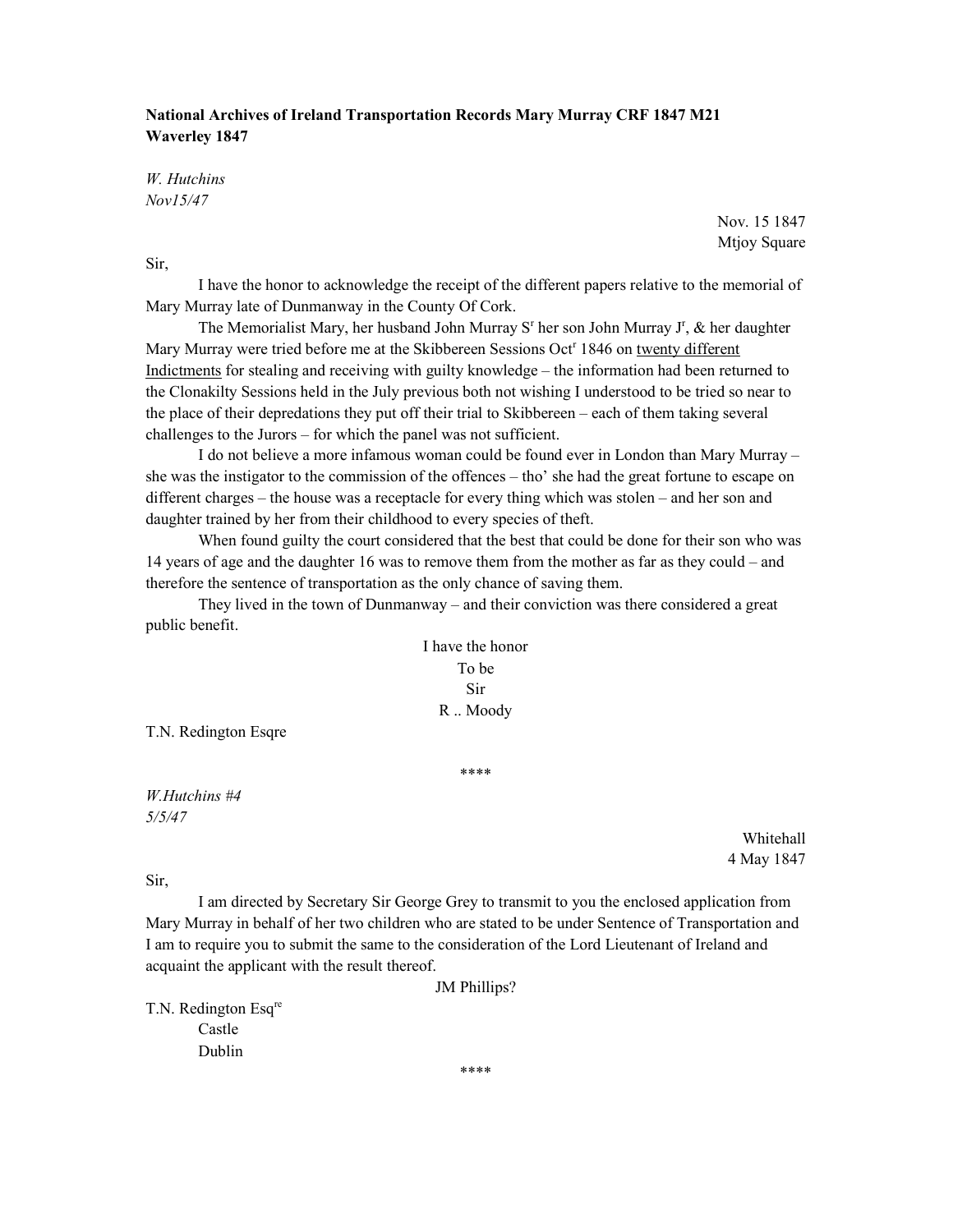The names  $\&$  sentences of the convicts

H.H. [ ]

Reply

Mary Murray, tried at Bandon S<sup>n</sup> before Jas Moody Esq<sup>re</sup> for larceny. Sentence 7 years Transportation. She was removed to Grange Gorman Convict Depot in February last. John Murray, the younger, same. same. he is under orders for removal to Dublin – Tuesday

### Co Cork Gaol

### Richard Grace

## May 1847

Their Father John Murray who was under the same rule, died in Gaol Hospital 18 March.

#### \*\*\*\*\*

John Murray

Larceny – 7 years  $T<sup>n</sup>$ 

Mary Murray has been transported - in the case of John Murray the report of the Ass<sup>t</sup> Barrister is annexed. Nov 15

Let the law take its course

1.  $\lceil$   $\ln f^d$ 

2. 2 Memorialist inf<sup>d</sup> signed and dated

\*\*\*\*\*

To The Right Honorable Sir George Grey Baronet Her majesty's Principal Secretary of State for the Home Department

May it please you Sir George

 The humble memorial of Mary Murray late of Dunmanway in the County of Cork. Most Humbly Sheweth, That the husband and her two unfortunate children were tried and convicted of Larceny and severally Sentenced to 7 years transportation – at the Bandon Sessions. Your Humble petitioner most deeply deplores to hear the death of her Husband – and added to which she herself in a most delicate state of health – Your unhappy supplicant most earnestly craves of you, Sir George, to recommend her two unfortunate children to the merciful consideration of Her Majesty's Privy Council – in the mitigation of the very heavy punishment awarded to them  $\&$  should you be pleased your usual kindness recommend them as fit subjects for the Royal clemency – the unhappy Mother will as in duty bound to the day of her death ever pray.

> She has the Honor To be Your most obed<sup>t</sup> humble Servant Mary Murray 2b Shakespeare Walk Shadwell \*\*\*\*\* M 21 47 John Murray

Law has to take its course May 15/47 initials

Gaoler informed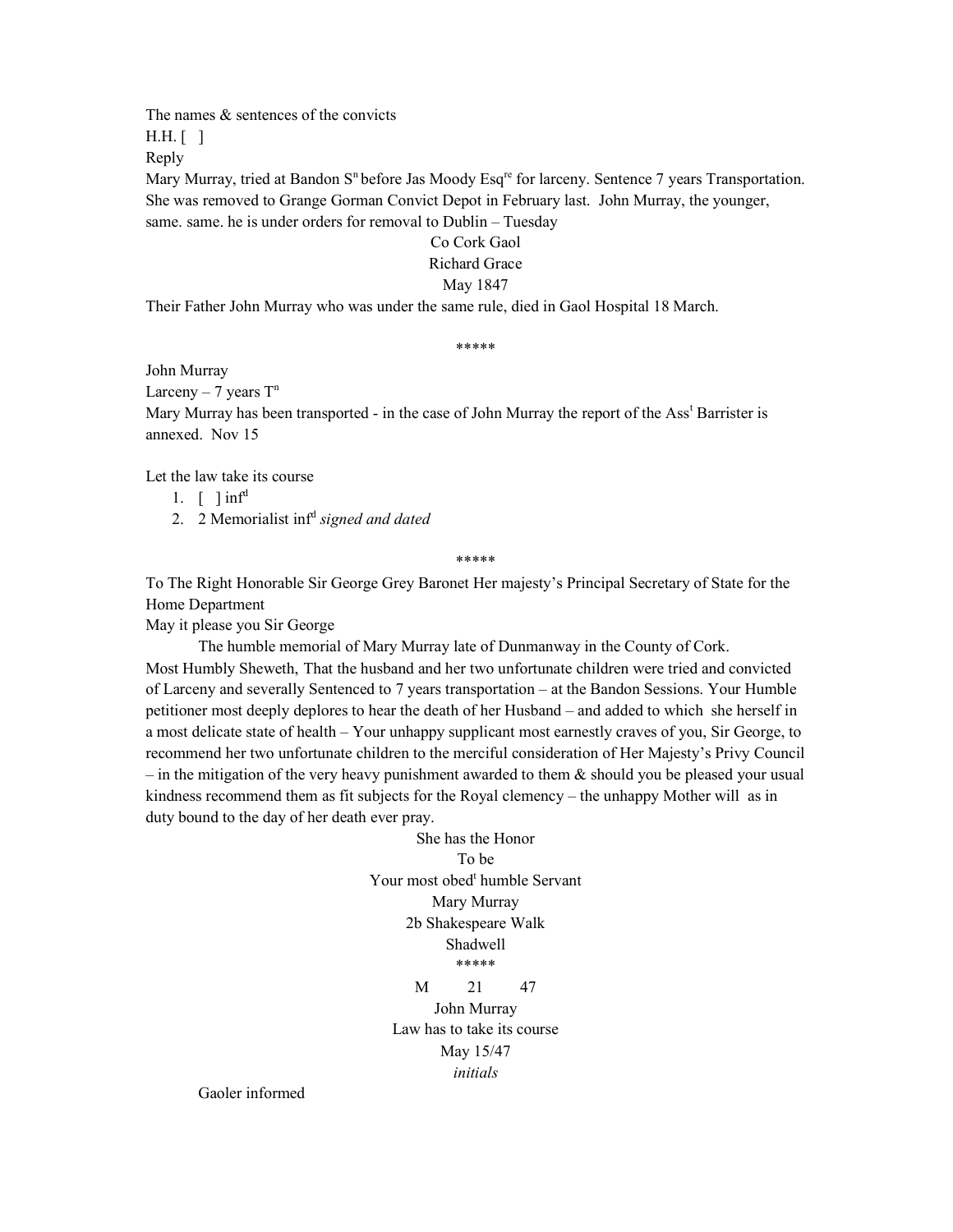\*\*\*\*\*

Grange Gorman

Convict Depot 23/47

The convict Mary Murray referred to in the accompanying Memorial has sailed in the Waverley. D. Marques

Memorialist inf<sup>d</sup> that Mary Murray has sailed in Transport Waverley for V.D. Land Initials

\*\*\*\*\*

W. Hutchins 28/6/47 21-M-47

> Whitehall 24 June 1847

Sir,

 I am directed by Secretary Sir George Grey to transmit to you the enclosed memorial which He has received from Mary Murray on behalf of her two children John and Mary Murray Convicts under Sentence of Transportation in the Gaol at Cork  $&$  Dublin and I am to request you to submit the same to the consideration of the Lord Lieutenant of Ireland and acquaint the applicant with the result thereof

> I am Your most obedient Humble Servant Jn? Phillips

T.N. Redington Castle Dublin

\*\*\*\*\*

To The Right Honorable Sir George Grey Baronet Her majesty's Principal Secretary of State for the Home Department

May it please you Hon<sup>ble</sup> Sir/

 Trusting I may be again pardoned in thus addressing you – respecting my two unfortunate children – "John and Mary Murray who was tried with my lamented Husband for felony at Bandon in Ireland in November last and Sentenced to 7 years transportation. I have now most earnestly to grave of you to recommend them to recommend to the Merciful consideration of her Most gracious Majesty for a mitigation of the very heavy punishment awarded – as fits subjects for the Royal clemency – there was never any charge against them before the case upon which they were tried. "John is now in Cork Jail – Mary is in Dublin hoping this humble appeal may have the desired effect.

> I have the Honor to be Your Humble Servant Mary Murray

No 8 Seven Star Alley Ratcliff Highway

\*\*\*\*\*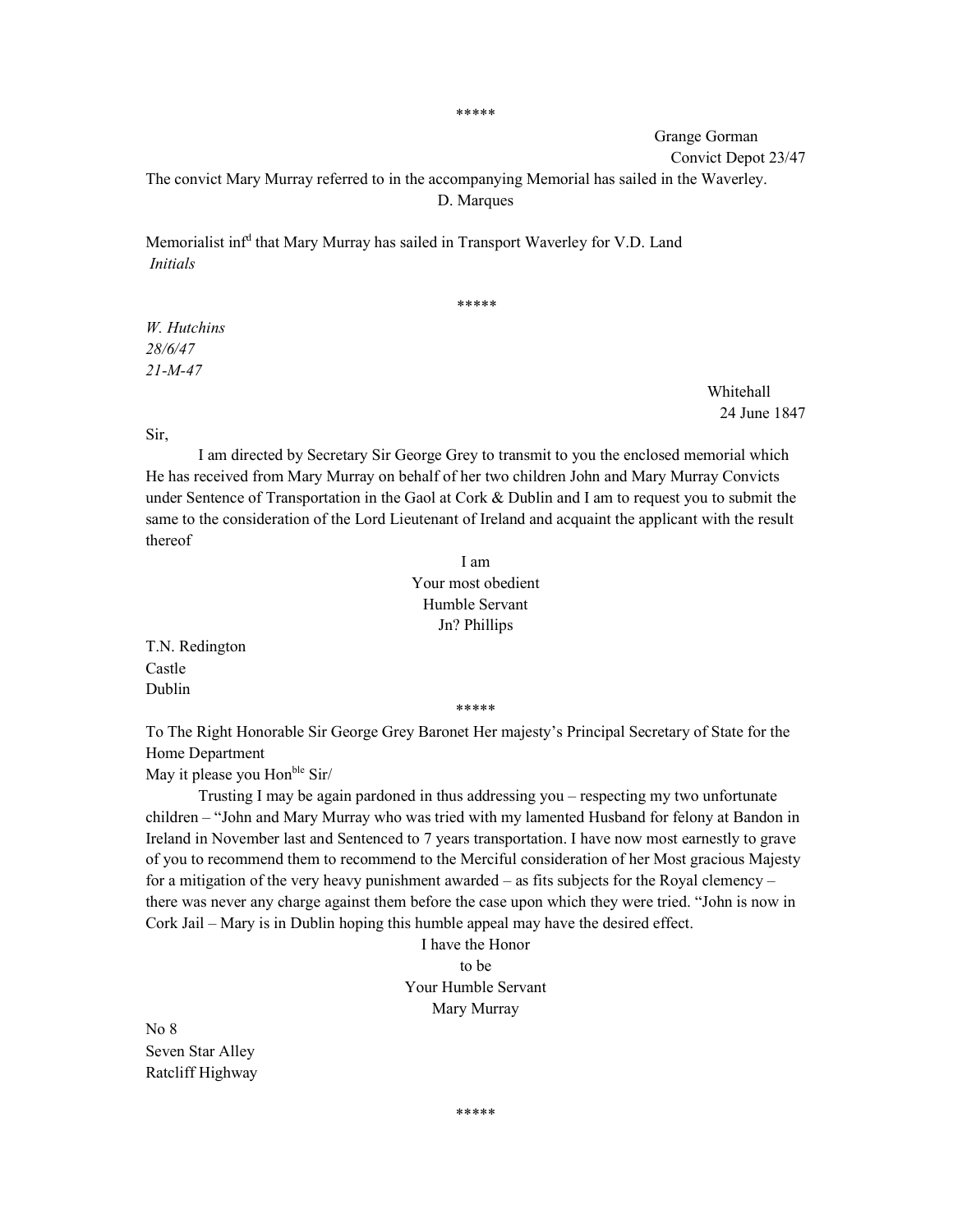### Envelope

# To the Right Honorable Sir George Grey Her majesty's Principal Secretary of State for the Home Department Whitehall

W. Hutchins July 21/47 To the Lord Lieutenant of Ireland May it please Your Excellency

 Hoping your Most excellent and ever feeling kindness will be extended upon on behalf of my poor unfortunate children – I have received one letter from Mrs Rawlins stating that my daughter is on Board the Waverley and which vessel to sail shortly – I now do really hope that you will recommend her to her Most Gracious Majesty's consideration that she may not be banished her native country and in with regard to my most unfortunate son who was tried with her and your late deceased Husband who is since dead – therefore do hope that you will with your moral kindness recommend them to the merciful consideration of Her Most Gracious Majesty –

> She has the Honor To be Your most obed<sup>t</sup> Servant Ann Murray

No 8 Seven Star Alley Ratcliff Highway

#### \*\*\*\*\*

To The Right Honorable Sir George Grey Secretary of State for the Home Department The Humble Petition of Mary Murray

Most Humbly sheweth

That your Petitioner's son John Murray aged 14 when convicted and now confined the Jail at Spike Island County of Cork was tried and sentenced to Seven Years Transportation upon the unsupported testimony of one Joanna Murphy who turned approver and committed wilful and corrupt Perjury having herself committed the Robbery at a Mr Scannings in Dunmanway – That your poor Petitioner having through the alwise Providence met with a Gentleman who has interested himself in your Petitioners behalf and communicated with Mr Grace the Governor of the jail at Spike Island where your Petitioner's son has been confined for two years, also with Mr Gardiner a Pawnbroker of Dunmanway whose answers are annexed and your Humble Petitioner from a full conviction of her Dear Boy's innocence not a slur or stain having ever previously rested upon any Branch of the families characters. To which Mr Gardiner and Mr John McDonald both of Dunmanway can bear testimony to for upwards of Twenty years. Most humbly implores an Investigation of the circumstances that if Innocent a commutation of his Sentence may be mercifully granted, and your Petitioner in addition to the Documents annexed most humbly begs to state that this Joanna Murphy transmitted a letter to our Petitioner acknowledging she committed the Robbery and that if your Petitioner forwarded her son money, she would keep out of the way of the Truth of this also your Petitioner Humbly begs to refer to Mrs Casey and Mrs Roche Governesse's of the Cork Jail who read the contents of the Letter to Mr Murphy the Governor.

> And your petitioner as In Duty Bound will ever pray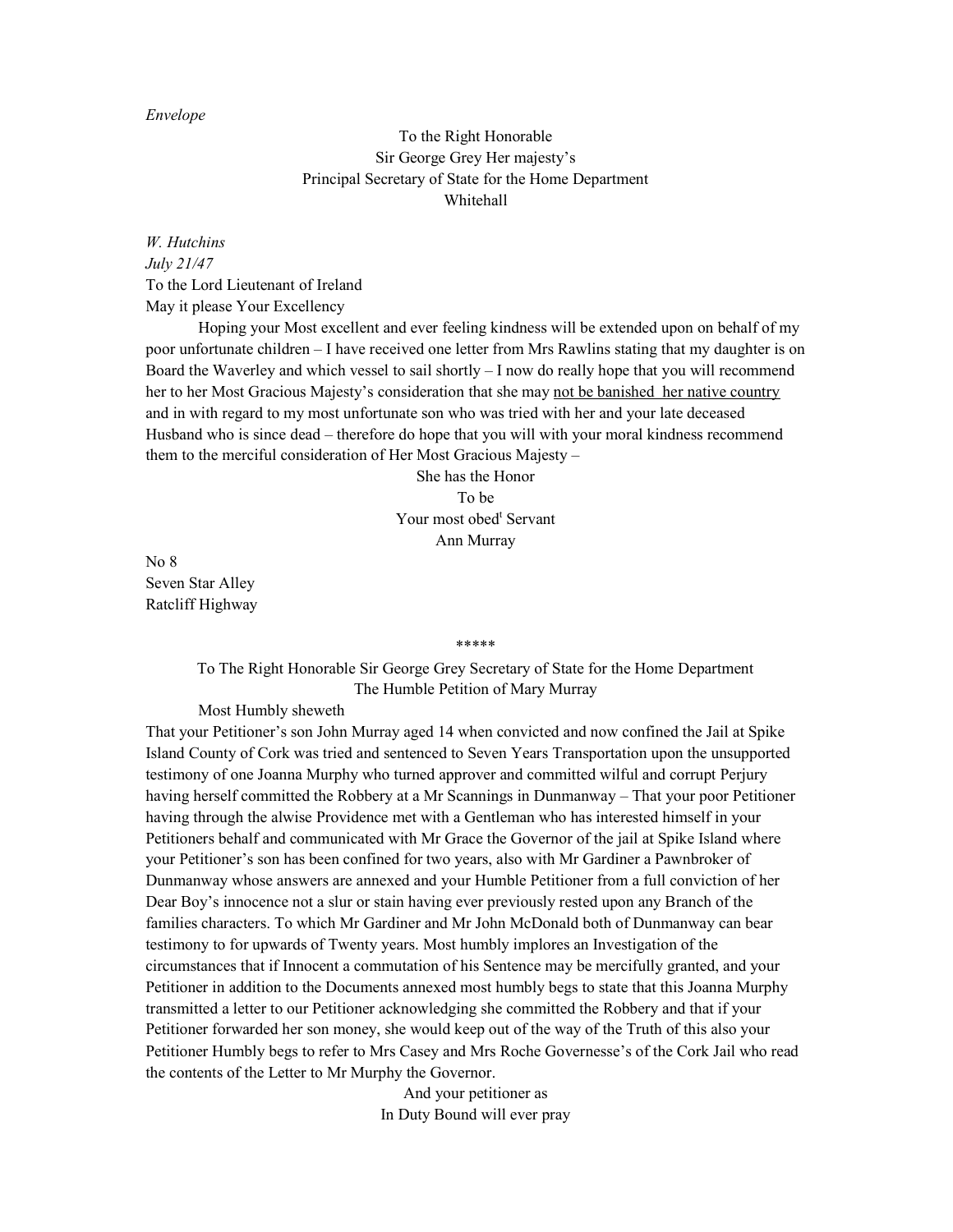Her Mary x Murray Mark 48 Charles St Arbour Square Stepney 20 March 1848

\*\*\*\*\*

No. 1 Copy letter to Mr Gardiner No. 2 Mr Gardiner's reply No. 3 Mr Grace's letters

 $\text{ (Copy) } #1$  48 Charles St

To Mr Gardiner Arbour Square Arbour Square Of Dunmanway Stepney - London 25<sup>th</sup> January 1848

### Sir,

 A widow of the name of Murray who from her representations, I am inclined to believe; thinking them founded in Truth, it appears that her Son John Murray aged 14 years was committed , Tried, and found Guilty, at the Bandon Petty Sessions held about six months previous to Christmas 1846 for a Robbery committed by one Joanna Murphy in Dunmanway upon a schoolmaster named Scanning of the Chaple School, the woman Mrs Murray who has been residing in this Parish since leaving Ireland with credit to herself assures me, that the Boy who is now undergoing the severity of the Law namely Imprisonment for seven years, merely upon the unsupported testimony of the said Joanna Murphy that the aid Joanna Murphy promiscuously in the Road, when going to redeem an apron, which he did, she after having committed the Robery consisting of a cloak and coat, gave to the Boy a Brass chain of the value of one Penny this chain was an appendage to the cloak stolen from Mr Scanning which she afterwards Pawned with the Coat at a Mr Fallers in Scabreen and then turned approver against the Lad for having merely the chain (which she gave to him) in his possession – I am also informed that Joanna Murphy stole a Coat from your Premises which she took to a neighbour of yours a Pawnbroker named Bennett and offered it in Pledge – Mr B. Having suspicion sent to you, stating that he had detained the Coat, and upon which she Joanna Murphy was given into custody.

 Mrs Murray also informs me that Joanna Murphy about the same period stole a Calf Skin, from one Mr Richard Atkins of Dunmanway as tried at the Bantree Sessions found Guilty and received six months imprisonment.

 She also stole from one Mr David Clark Proprietor of the Corn mills near Scribeen a quantity of Bleached Cloathes and other articles (the name being upon them) for which she was also imprisoned.

 Previous to her appearing against the Lad to save herself and fix them with Robery she was taken into Custody by Serj<sup>ts</sup> Porter and Leary of the Cork Police for a Robbery at one Miss Gibbons in Great George St Cork for which she was also Tried, and committed for six months to the City Prison. In this case she represented herself in the name of Betty Corrslon from Ballinamack.

 Sergeants Porter and Leary I am informed can also testify to her general Depraved character. My motion in applying to you is to get some corroboration of the Poor woman's statement. Yours obediently

R.Y. Birch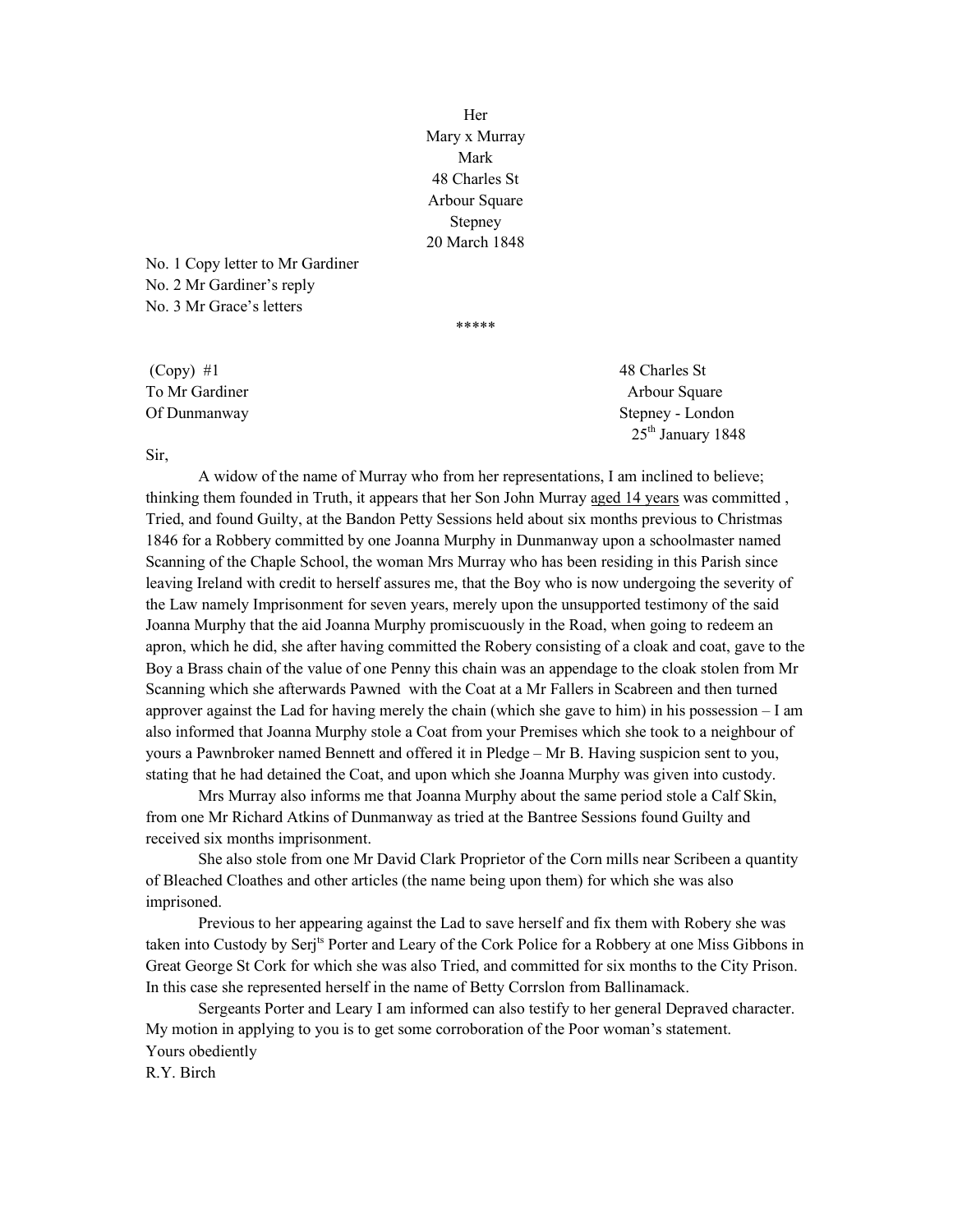Sir,

\*\*\*\*\*

 I am favored with yours of the 25 ult, and am anxious to give you any information in my power in the matter of the widow Murray & Johana Murphy. Her statement respecting the coat stolen out of my office & pledged at Bennett's is in substance correct and from the inquiries I have made I see no reason to doubt the other statements. I have no hesitation in saying that I believe the said Johana Murphy capable of doing almost anything. I was present at the sessions you alluded to namely the qr sessions held in Bandon when a respectable witness in his cross examination said he had no doubt but the said Johana Murphy would take a false oath and that men had an opportunity of reviewing her character well. I had a letter from the widow Murray herself some time ago but it was altogether so unintelligible that I was at a loss what reply to make.

> Yours respectfully Tho<sup>s</sup> Gardiner

No 3 Spike Island, Cove [Cobh]. Cork Nov. 25.47

Mrs Murray,

 In reply to your letter, I think it necessary to inform you that your many applications to Government for a consideration your son's sentence having been unsuccessful, and you having been distinctly told that "the Law should take its course", I see no use in your persisting. – As to you sending money here to procure his release, it would be mere folly. No money could do it. He is detained here, is in good health and conducting himself very well there is hope, that at some future period he may be favourably considered by Government - Convicts here are not allowed to send or receive [money?] on visits.

# Rich<sup>d</sup> Grace Gov \*\*\*\*\*

No 4 Spike Island, Cove [Cobh] March 2 1848

Sir,

I have received your letter relative to John Murray, I have merely to say that he is yet here and in good health, learning a Trade. With regard to any other application to the Lord Lieutenant for his release, I have nothing to say, but that if referred to by his Excellency I will report in the usual way. I never give official or formal testimony unless it is a matter of duty when ordered to do so.

# I am Sir Your obed<sup>t</sup> Servant

# Rich<sup>d</sup> Grace

## Gov

Mr R.Y. Birch I return Mr Gardeners letter enclosed